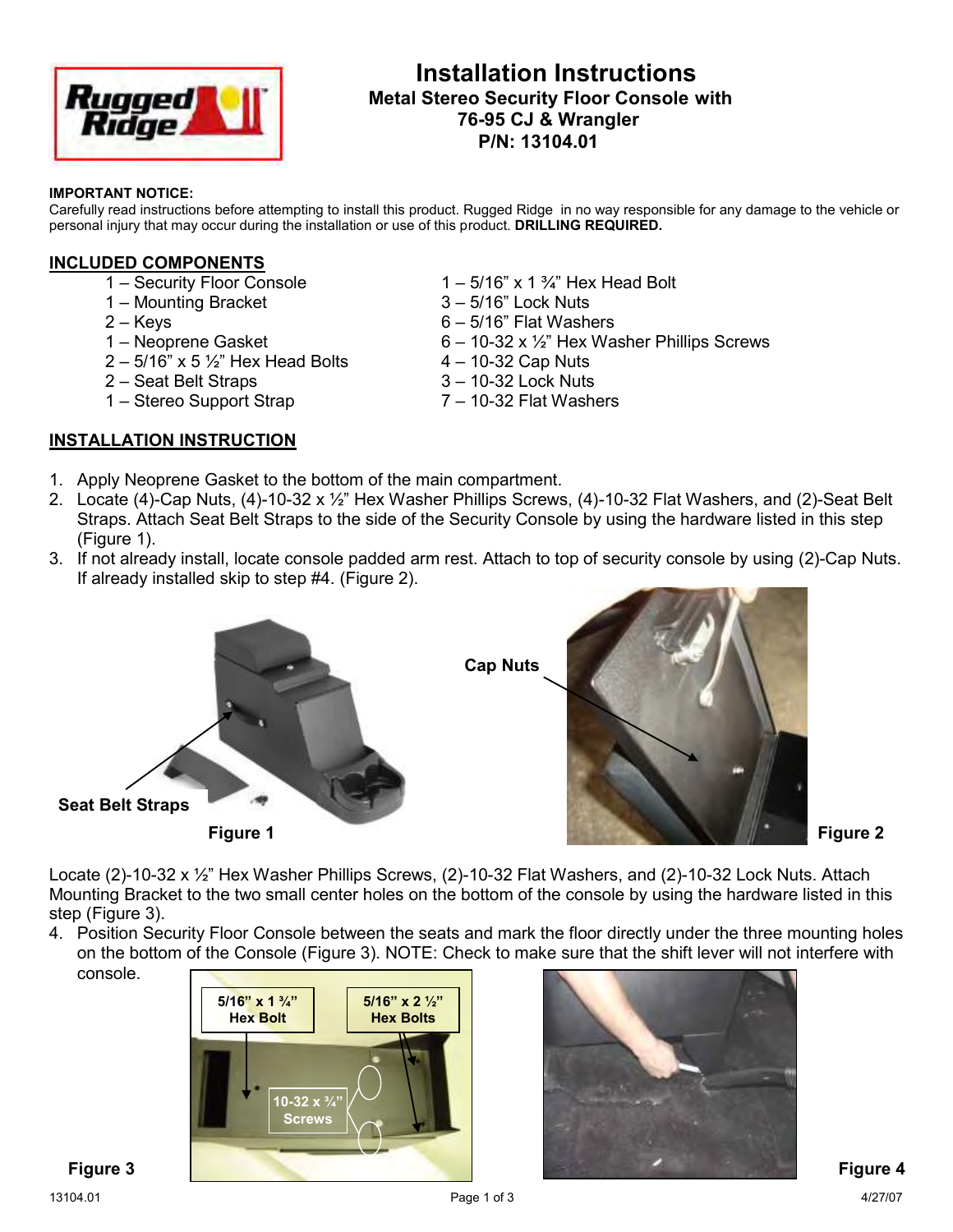NOTE: When installing the console it is important to make sure that there is no interference with both the transmission and transfer case shift levers. Move console around until a position is found that allows the operation of these levers with no contact during use. If your vehicle is equipped with a fold and tumble rear seat also check for proper function of seat with minimum contact to the back of console. Seat should stay in upright position when folded forward. (Figures  $5-6$ )

NOTE: This console has been designed to be used in a stock Jeep application. Some fitment issues may arise if installed in a vehicle that has been modified with a body lift, different transmission, different transfer case, and different aftermarket seats. It is the owner's responsibility to modify these products if fitment issues arise. If vehicle is equipped with a body lift the transmission and transfer case shift levers may need to be bent to allow for proper fitment of console.

**Figure**



 **Figure 6**

**WARNING! Before you proceed to the next step, make sure that there is nothing under the vehicle that will be damaged by the drill bit when drilling.** 

### **WARNING! Console must be secured and tightened down before driving. Injury may result if not properly mounted.**

5. Remove the Security Floor Console, cut holes in the carpet where the marks are and drill a 5/16" hole on each marked spot (Figure 4). Use touch up paint or silicone sealant (not included) in any drilled holes to prevent rusting.

## **NOTE: If you are not installing a stereo proceed to Step 12.**

NOTE: If a stereo is to be mounted in the console, an antenna extension wire will be required and is available at most stereo equipment stores.

- 6. Run all required stereo and speaker wires to the console mounting location. Rugged Ridge recommends running wires in a protective wire loom and using rubber grommets when passing through any drilled holes.
- 7. Fasten the included Stereo Support Strap to the back of the stereo.
- 8. Insert stereo into the front of the Security Console. Follow stereo manufactures instructions (Figure 7).
- 9. Locate (1)-10-32 Lock Nut, and (1)-10-32 Flat Washer. Attach the other end of the Stereo Support Strap to the threaded stud located on the bottom of the console by using the hardware listed in this step (Figure 8).